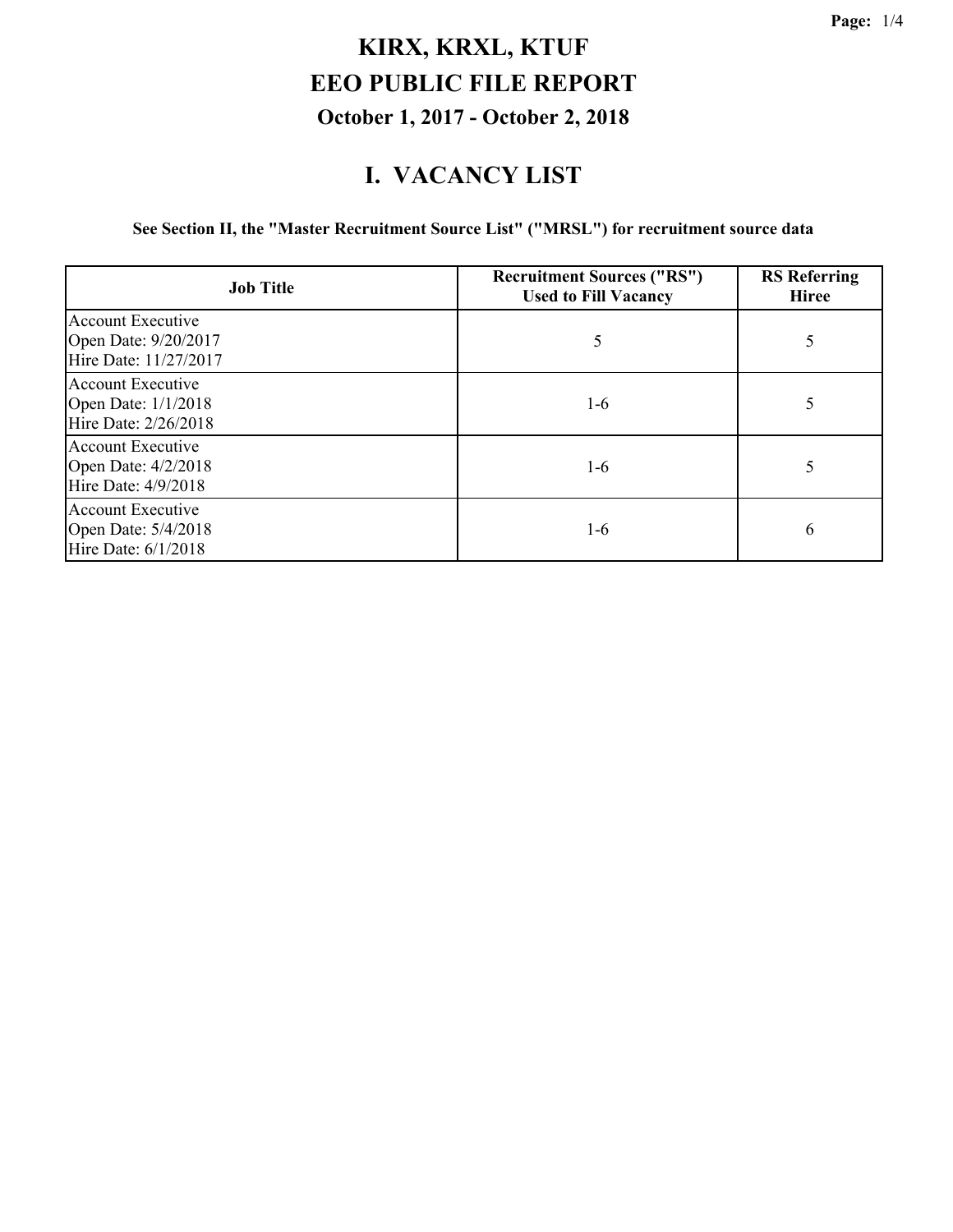# **II. MASTER RECRUITMENT SOURCE LIST ("MRSL")**

| <b>RS</b><br><b>Number</b> | <b>RS</b> Information                                                                                                                                                                           | <b>Source Entitled</b><br>to Vacancy<br><b>Notification?</b><br>(Yes/No) | <b>No. of Interviewees</b><br><b>Referred by RS</b><br>Over<br><b>Reporting Period</b> |
|----------------------------|-------------------------------------------------------------------------------------------------------------------------------------------------------------------------------------------------|--------------------------------------------------------------------------|----------------------------------------------------------------------------------------|
| 1                          | <b>Black Chamber of Commerce</b><br>1501 E 18th St<br>Kansas City, Missouri 64108<br>Phone: 816-474-9901<br>Email: blkchkc@swbell.net<br>Fax: 1-816-283-1278<br>A. Marie Young                  | N                                                                        | $\boldsymbol{0}$                                                                       |
| $\overline{2}$             | <b>Broadcast Center</b><br>2360 Hampton Ave<br>St. Louis, Missouri 63136<br>Phone: 314-647-8181<br>Email: placement@broadcastcenterinfo.com<br>$Fax: 1-314-647-1575$<br>Jim Bland               | $\mathbf N$                                                              | $\boldsymbol{0}$                                                                       |
| 3                          | Broadcast Center of St. Louis<br>2360 Hampton<br>St. Louis, Missouri 63139<br>Phone: 314-647-8181<br>Fax: 1-314-647-1575<br>JoAnn Carroll                                                       | N                                                                        | $\boldsymbol{0}$                                                                       |
| 4                          | Missouri Broadcasters Assoc.<br>P.O. Box 104445<br>Jefferson City, Missouri 65110<br>Phone: 573-636-6692<br>Email: dhicks@mbaweb.org<br>Fax: 1-573-634-8258<br>Don Hicks                        | N                                                                        | $\boldsymbol{0}$                                                                       |
| 5                          | Missouri Career Center<br>2105 E. Normal<br>Kirksville, Missouri 63501<br>Phone: 660-785-2400<br>Fax: $1-660-785-2404$<br>Cathy Collop                                                          | N                                                                        | 3                                                                                      |
| 6                          | <b>University Career Center</b><br>McKinney Center 100 E. Normal<br>Kirksville, Missouri 63501<br>Phone: 660-785-4353<br>Email: careers@truman.edu<br>Fax: $1-660-785-4366$<br>Lesa Ketterlinus | ${\bf N}$                                                                |                                                                                        |
|                            | <b>TOTAL INTERVIEWS OVER REPORTING PERIOD:</b>                                                                                                                                                  |                                                                          | 4                                                                                      |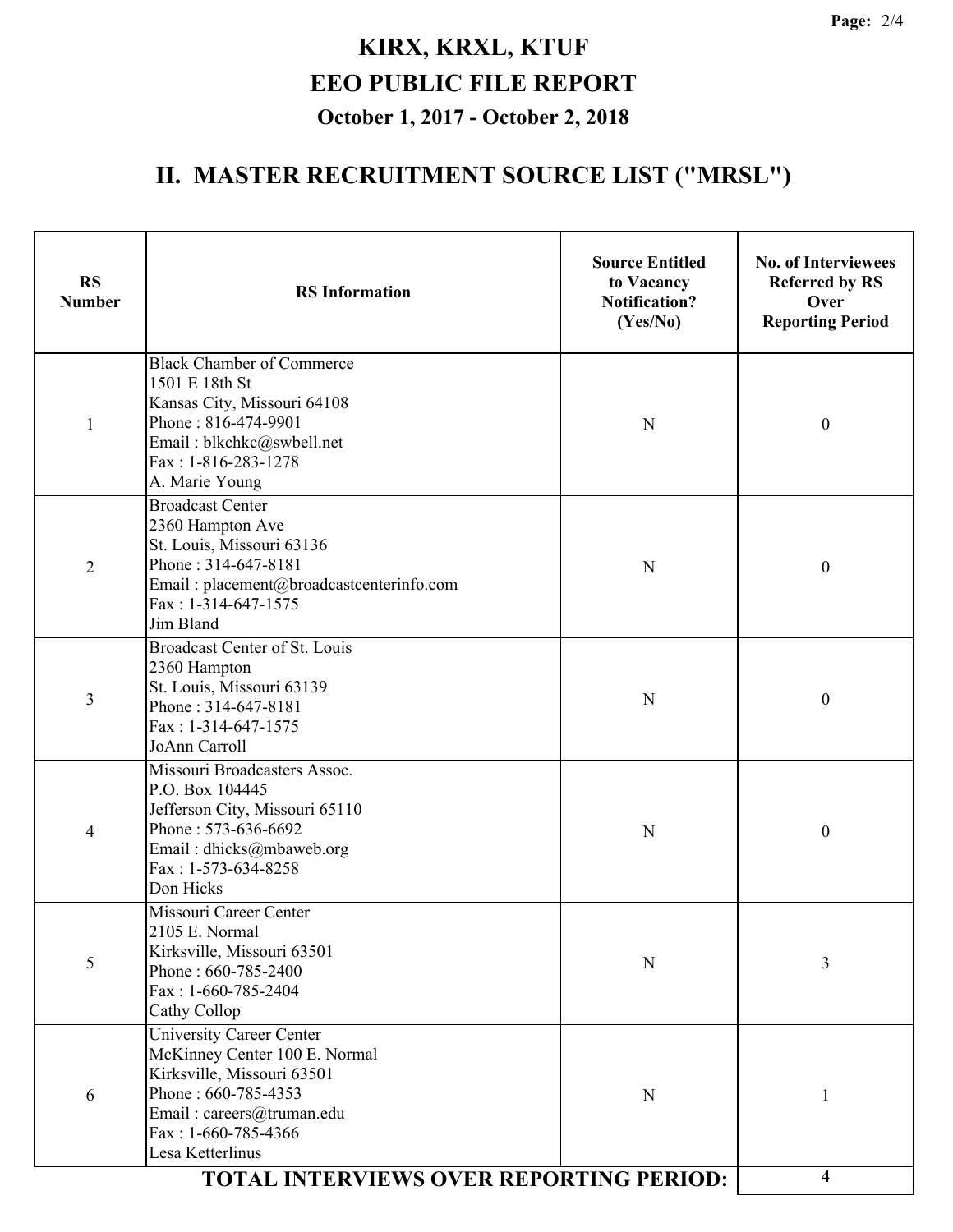#### **III. RECRUITMENT INITIATIVES**

|                | Date                | <b>Type of</b><br><b>Recruitment Initiative</b><br>(Menu Selection)                | <b>Brief Description Of Activity</b> | No. of<br><b>Stations</b><br>Participants | <b>Participant Title</b> | <b>Points</b> |
|----------------|---------------------|------------------------------------------------------------------------------------|--------------------------------------|-------------------------------------------|--------------------------|---------------|
| $\vert$ 1      | 10/19/2017          | Participation in Job<br>Fairs                                                      | <b>NEMO</b> Job Fair                 |                                           | John Wise<br>Ops Mgr     | 0.25          |
| $\overline{2}$ | 1/5/2018            | Participation in events<br>sponsored by<br>community groups                        | <b>Job Shadow</b>                    |                                           | John Wise<br>Ops Mgr     | 0.25          |
| $\overline{3}$ | $\frac{2}{15/2018}$ | Participation in events<br>or programs sponsored<br>by educational<br>institutions | <b>Job Shadow</b>                    | 1                                         | John Wise<br>Ops Mgr     | 0.25          |
| $\overline{4}$ | 2/22/2018           | Participation in events<br>or programs sponsored<br>by educational<br>institutions | <b>Job Shadow</b>                    |                                           | John Wise<br>Ops Mgr     | 0.25          |
| $\overline{5}$ | 3/9/2018            | Participation in events<br>or programs sponsored<br>by educational<br>institutions | <b>Job Shadow</b>                    |                                           | John Wise<br>Ops Mgr     | 0.25          |
| 6              | $\frac{3}{20/2018}$ | Participation in events<br>or programs sponsored<br>by educational<br>institutions | <b>Job Shadow</b>                    |                                           | John Wise<br>Ops Mgr     | 0.25          |
| $\overline{7}$ | 4/4/2018            | Participation in events<br>or programs sponsored<br>by educational<br>institutions | <b>Job Shadow</b>                    |                                           | John Wise<br>Ops Mgr     | 0.25          |
| $\overline{8}$ | 4/19/2018           | Participation in Job<br>Fairs                                                      | Attended for recruitment             |                                           | John Wise<br>Ops Mgr     | 0.25          |
| $\overline{9}$ | 4/26/2018           | Participation in events<br>or programs sponsored<br>by educational<br>institutions | <b>Job Shadow</b>                    |                                           | John Wise<br>Ops Mgr     | 0.25          |